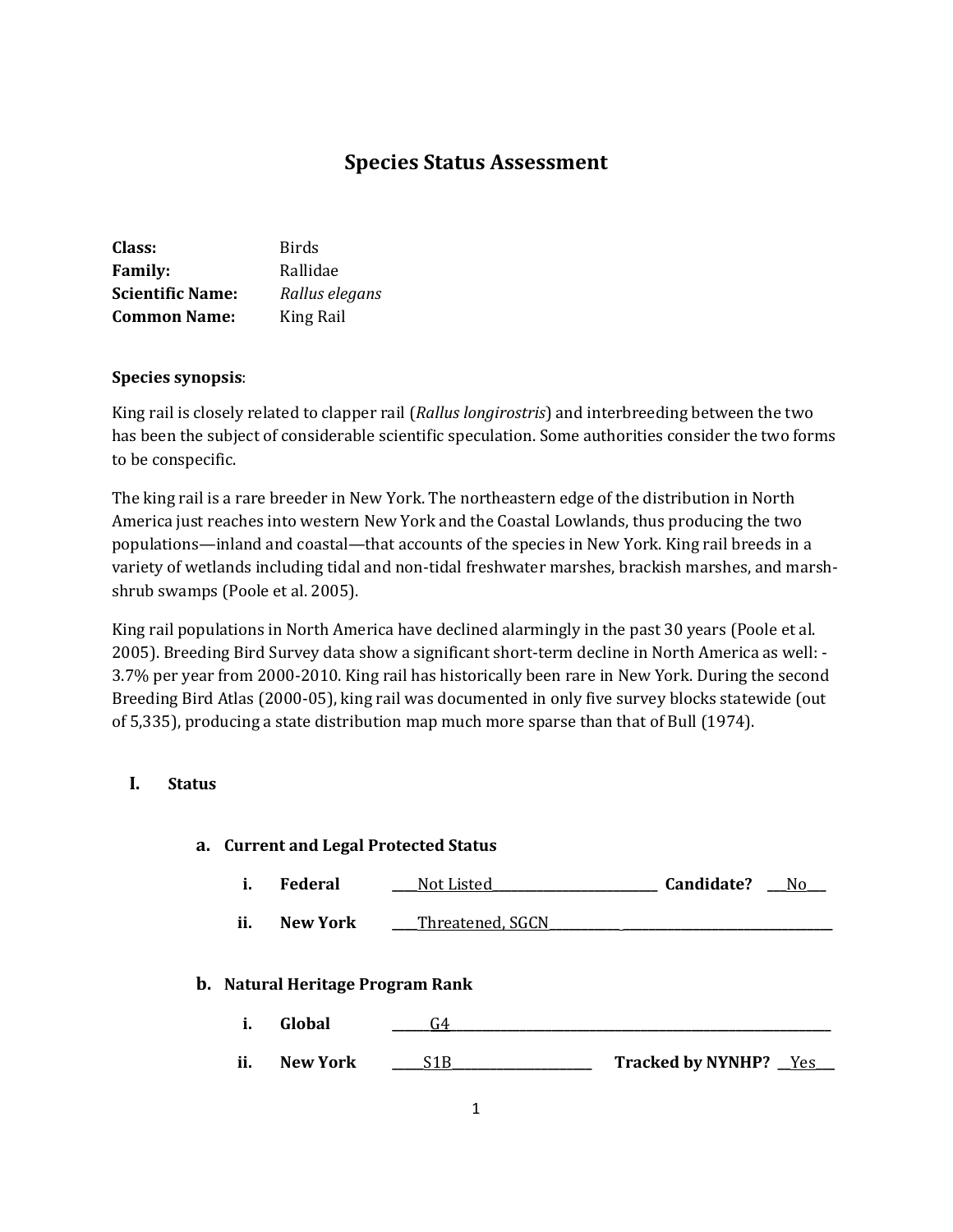#### **Other Rank:**

USFWS: "Gamebird Below Desired Condition" and a "Bird of Management Concern" COSEWIC: Endangered

# **Status Discussion:**

King rail is a very rare and local breeder in New York, occurring in freshwater and brackish marshes south of the Adirondacks (Able 1998). King rail has not been reported on Christmas Bird Counts in New York since the 1963-64 survey and Able (1998) refers to it as "very rare in winter, possibly resident."

# **II. Abundance and Distribution Trends**

#### **a. North America**

| i. Abundance                                                               |  |
|----------------------------------------------------------------------------|--|
| $\underline{X}$ declining ____increasing __________stable ______unknown    |  |
| ii. Distribution:                                                          |  |
| $\underline{X}$ declining ____increasing __________stable ______unknown    |  |
|                                                                            |  |
| b. Regional                                                                |  |
| i. Abundance                                                               |  |
| <u>X</u> declining ____increasing ______stable ____unknown                 |  |
| ii. Distribution:                                                          |  |
|                                                                            |  |
| Regional Unit Considered: ______ Northeast ______________ ________________ |  |
|                                                                            |  |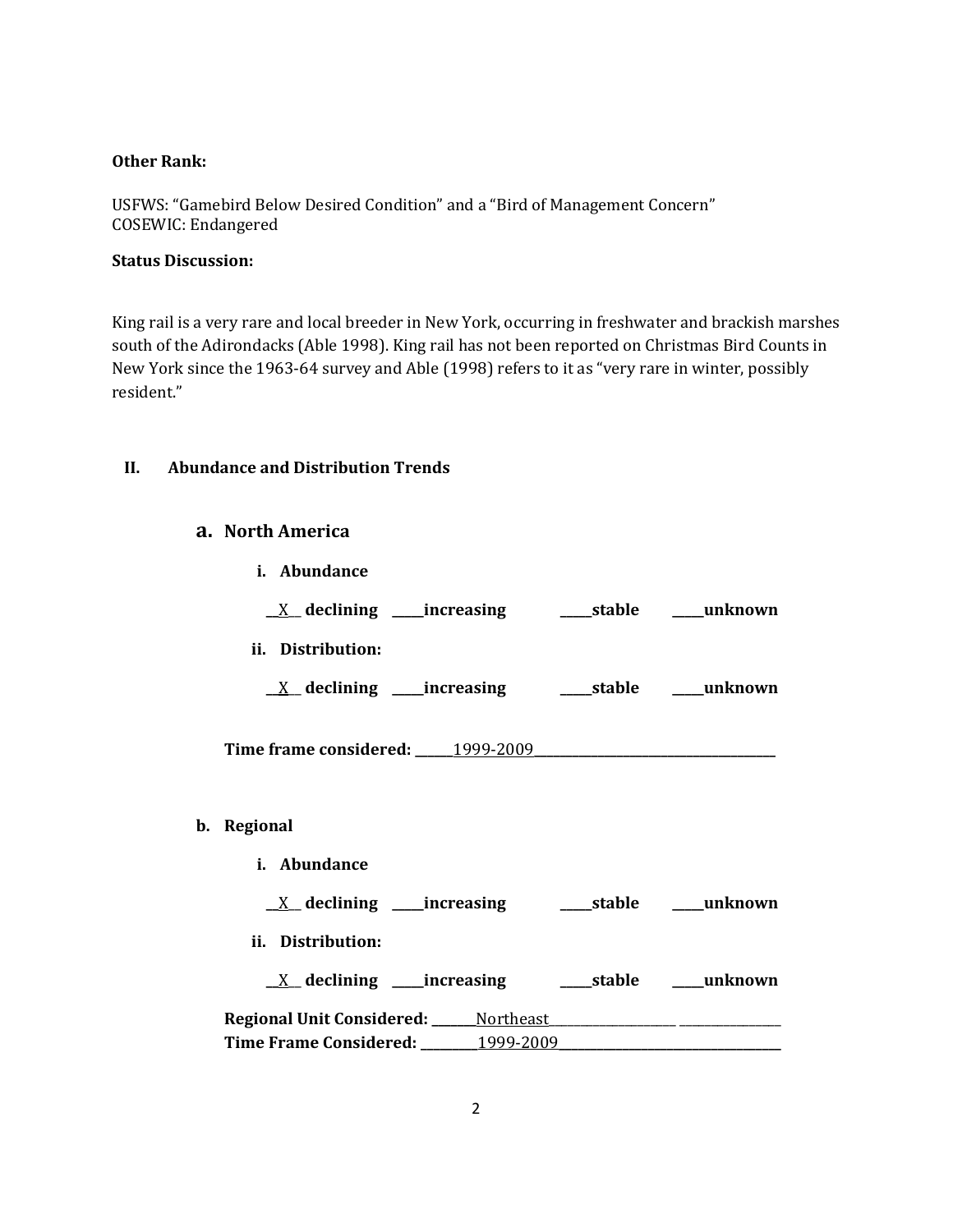**c. Adjacent States and Provinces**

| <b>CONNECTICUT</b>                                 |                                                                                                                                      |            |
|----------------------------------------------------|--------------------------------------------------------------------------------------------------------------------------------------|------------|
| i. Abundance<br>ii. Distribution:                  |                                                                                                                                      |            |
|                                                    |                                                                                                                                      |            |
|                                                    |                                                                                                                                      |            |
| MASSACHUSETTS Not Present _________ No data ______ |                                                                                                                                      |            |
| i. Abundance<br>ii. Distribution:                  |                                                                                                                                      |            |
|                                                    |                                                                                                                                      |            |
| Time frame considered: 1975-79 to 2007-11          |                                                                                                                                      |            |
| <b>NEW JERSEY</b>                                  | Not Present No data _____                                                                                                            |            |
| i. Abundance<br>ii. Distribution:                  | $\underline{X}$ declining ____increasing ________ stable _____unknown<br><u>X</u> declining ____increasing ______ stable ____unknown |            |
|                                                    | Listing Status: Special Concern [1981]                                                                                               | SGCN? _Yes |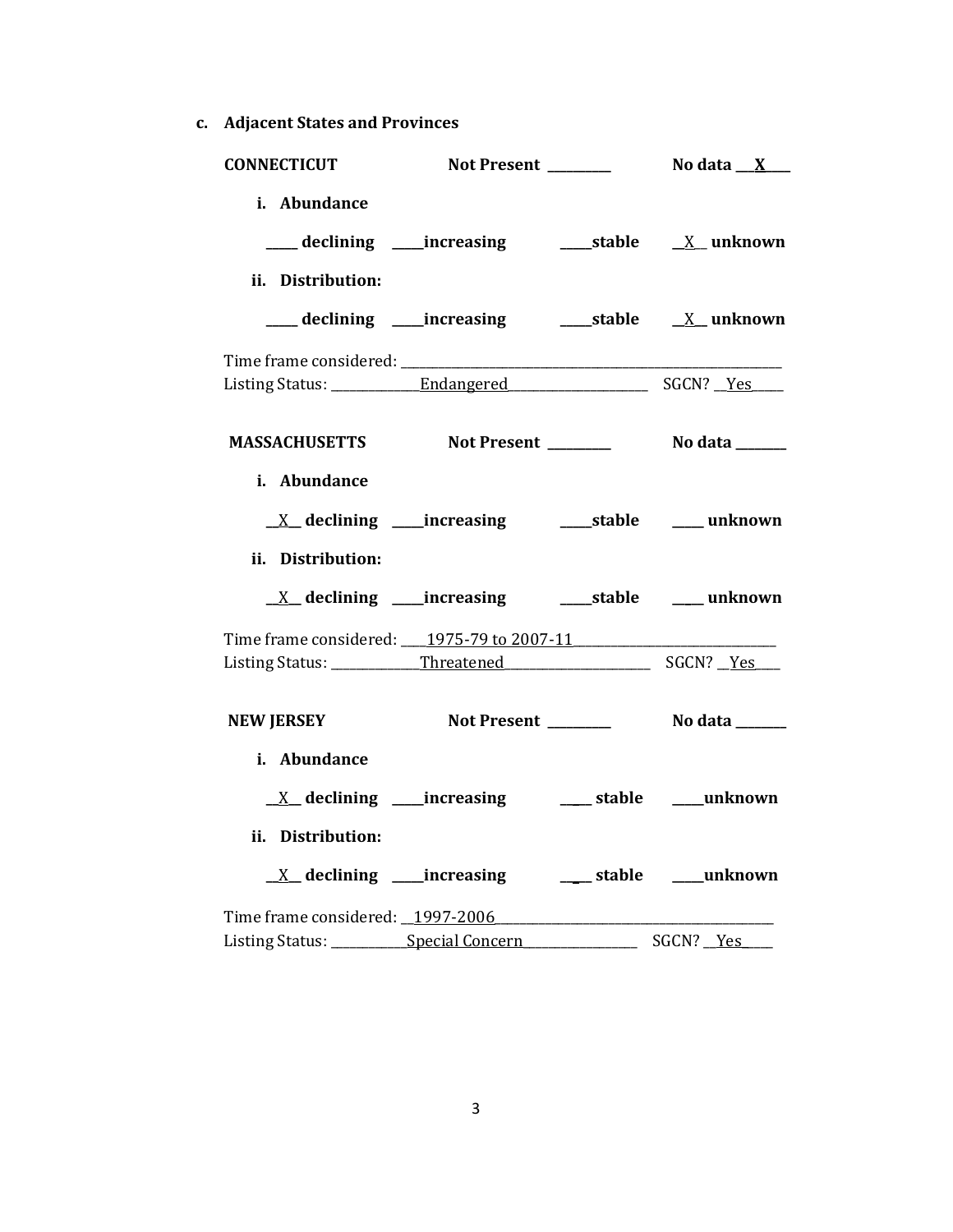| <b>ONTARIO</b>                                  |                 |                                 |
|-------------------------------------------------|-----------------|---------------------------------|
| i. Abundance                                    |                 |                                 |
|                                                 |                 |                                 |
| ii. Distribution:                               |                 |                                 |
|                                                 |                 |                                 |
| Time frame considered: 1981-85 to 2001-05       |                 |                                 |
|                                                 |                 |                                 |
| PENNSYLVANIA Not Present ________ No data _____ |                 |                                 |
| i. Abundance                                    |                 |                                 |
|                                                 |                 |                                 |
| ii. Distribution:                               |                 |                                 |
|                                                 |                 |                                 |
| Time frame considered: 1984-89 to 2004-08       |                 |                                 |
|                                                 |                 |                                 |
|                                                 |                 |                                 |
| <b>QUEBEC</b>                                   | Not Present $X$ | No data $\_\_\_\_\_\_\_\_\_\_\$ |

| <b>VERMONT</b> | <b>Not Present</b> | No data |
|----------------|--------------------|---------|
|----------------|--------------------|---------|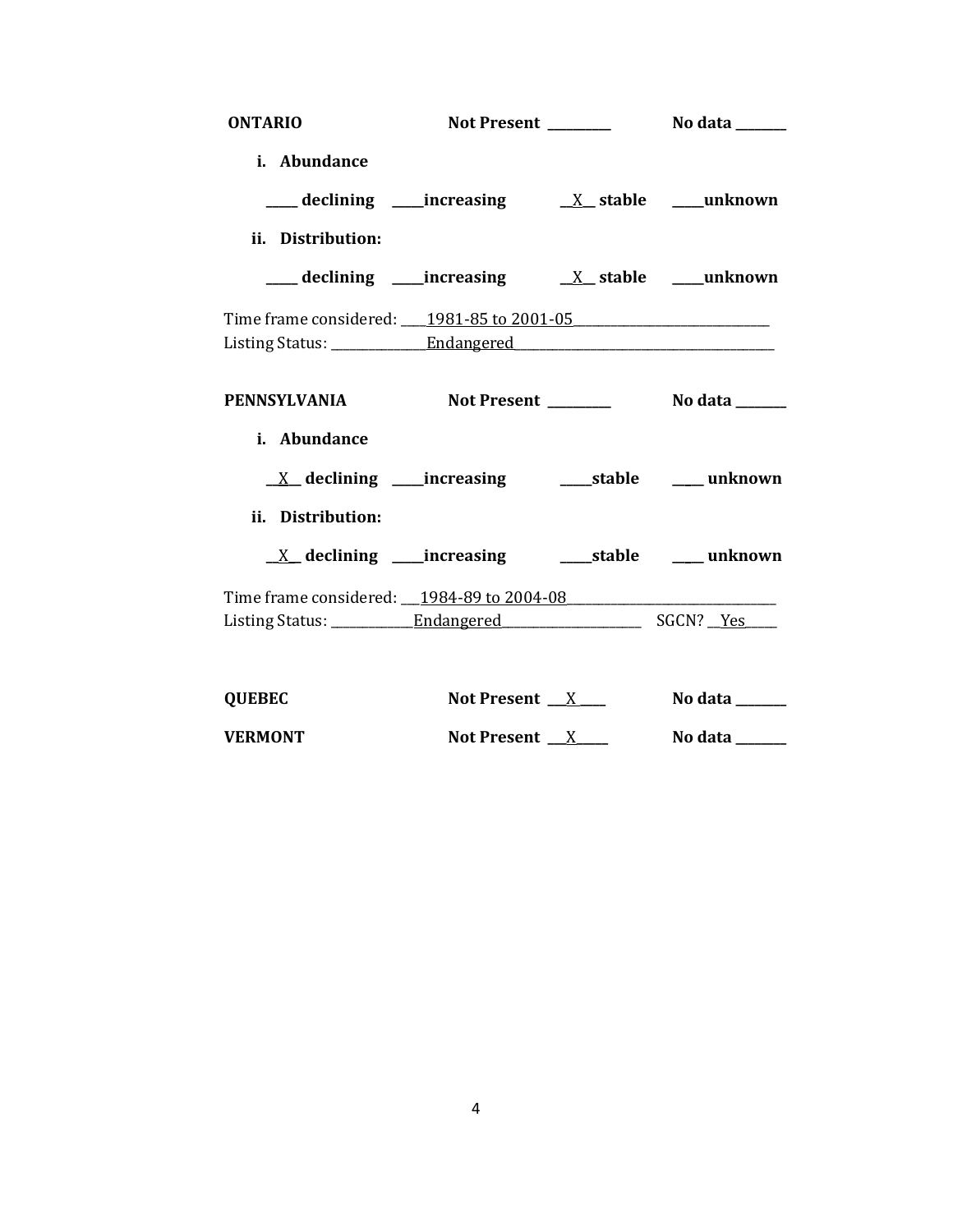| d. – NEW YORK                        |  | No data ______ |
|--------------------------------------|--|----------------|
| <i>i.</i> Abundance                  |  |                |
| $X$ declining _____increasing        |  |                |
| ii. Distribution:                    |  |                |
| $X$ declining _____increasing        |  |                |
| Time frame considered: Last 30 years |  |                |

#### **Monitoring in New York.**

A three-year pilot study of the National Marshbird Monitoring Program was conducted from 2009- 2011 at selected wetlands across the state. Surveys continued in 2012. In addition, the Marsh Monitoring Program through Bird Studies Canada has long term marsh bird monitoring routes in the Great Lakes Basin part of New York. The king rail is a target species in both of these survey protocols.

#### **Trends Discussion:**

Breeding Bird Survey data across the king rail's range indicates a declining long-term (1966-2010) trend of 4.8% per year and a short-term (2000-2010) decline of 3.7% per year. Because of low relative abundance, many regional trends are not significant, but all are negative.

Bull (1974) shows 15 localities in New York, 7 of which were upstate and 8 of which were coastal. The first Breeding Bird Atlas (1980-85) documented none of the coastal records, but added two upper Hudson Valley records.



**Figure 1**. Historic locations of known breeding in New York (Bull 1974).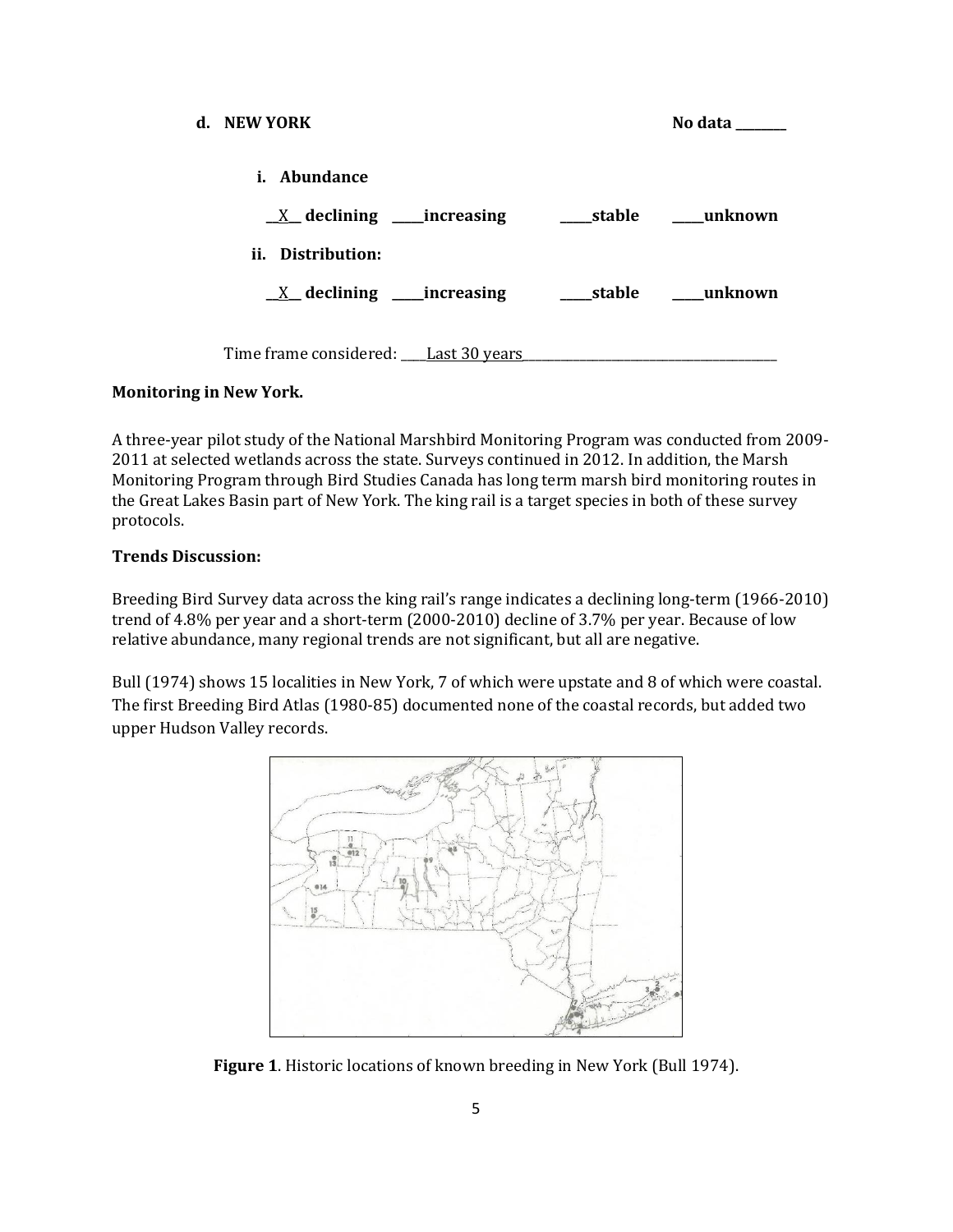

**Figure 2.** Known locations of king rail from the NYS Breeding Bird Atlas (NYSDEC).



**Figure 3.** Distribution of king rail in North America (Birds of North America Online).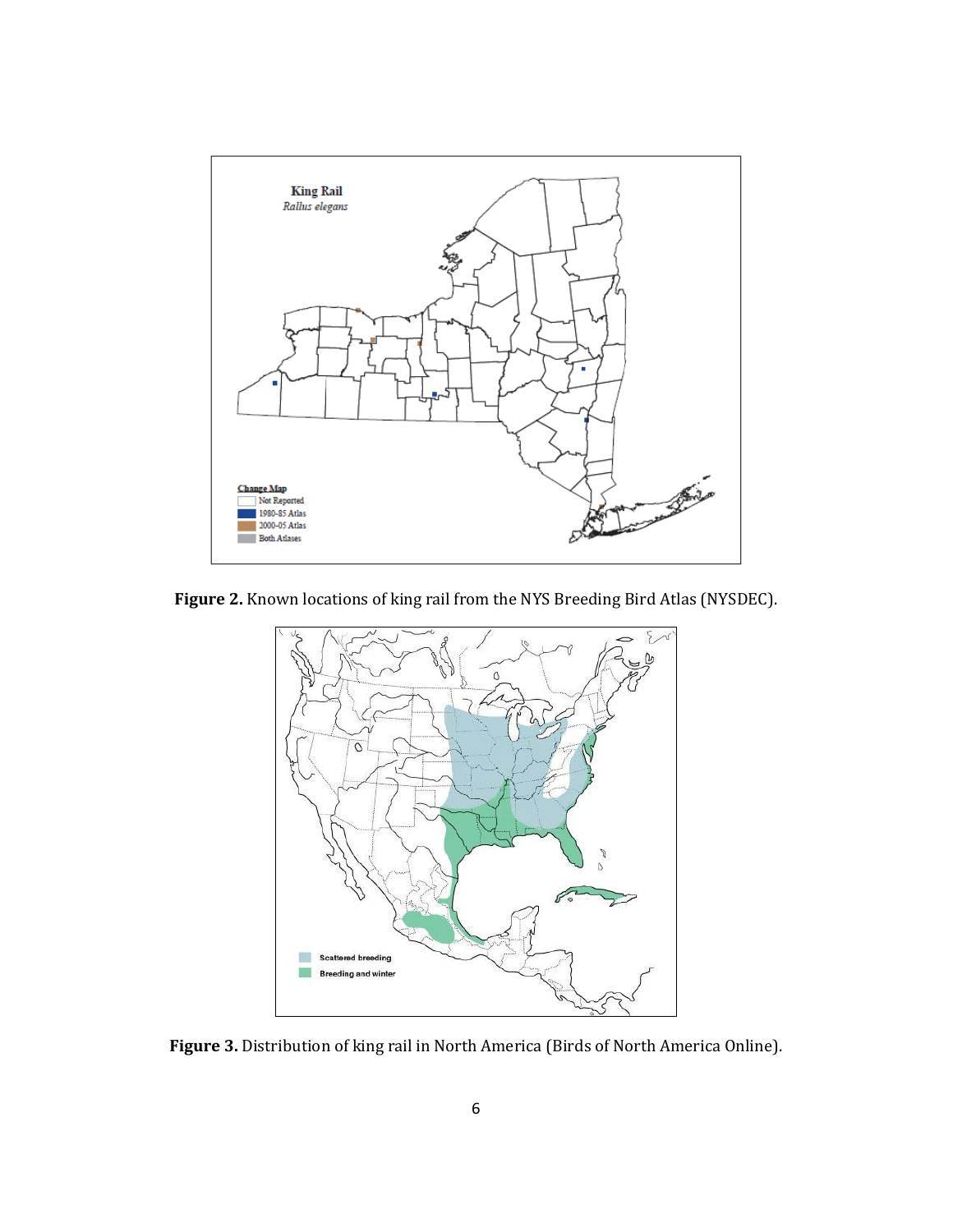

**Figure 4.** County-scale map showing counties/parishes where king rail presence has been confirmed, 1996-2006 (Cooper 2008).



**Figure 5.** Conservation status of king rail in North America (NatureServe 2012).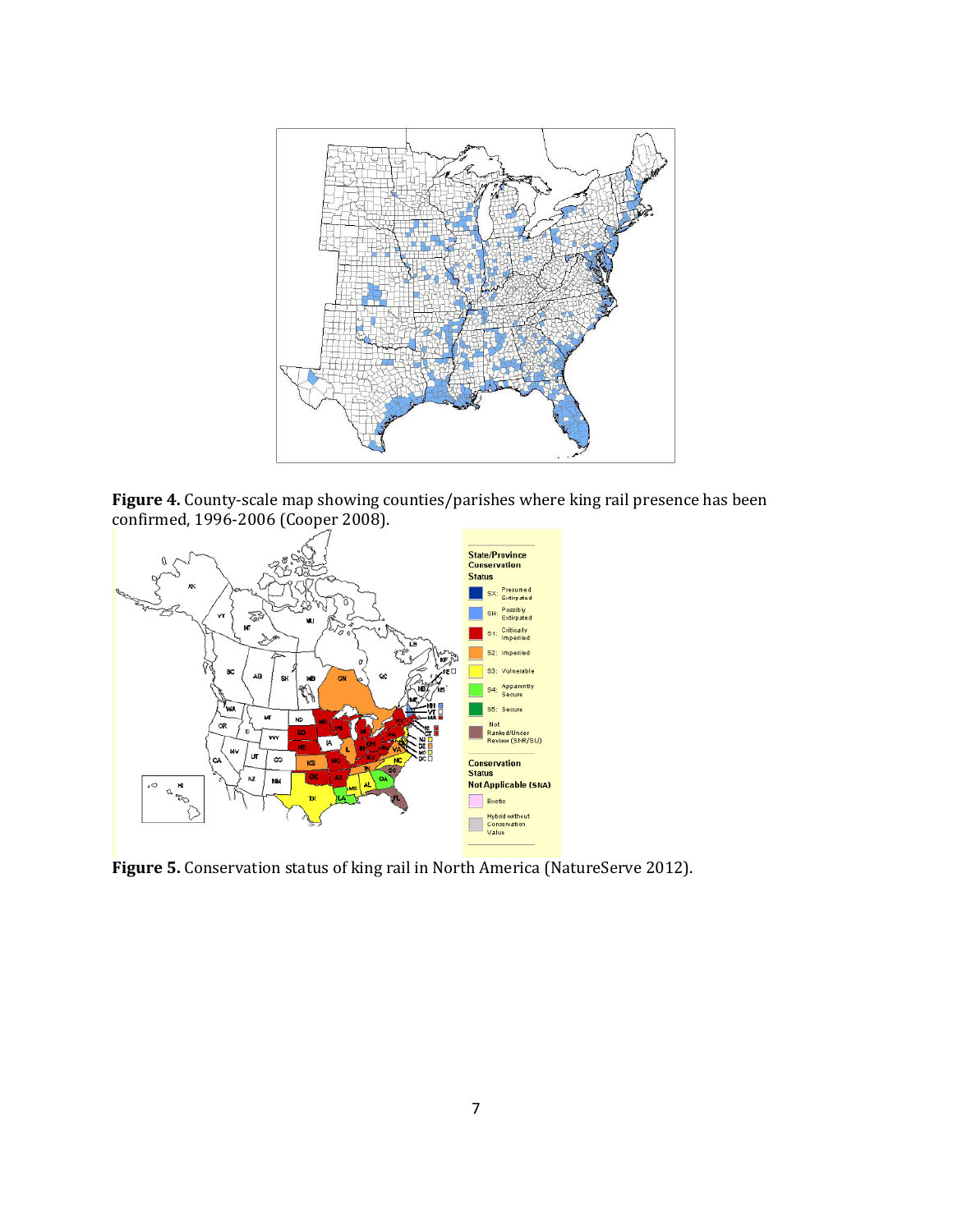#### **III. New York Rarity, if known:**

| <b>Historic</b> | # of Animals | # of Locations | % of State |
|-----------------|--------------|----------------|------------|
| prior to 1970   |              |                |            |
| prior to 1980   |              |                |            |
| prior to 1990   |              |                |            |

#### **Details of historic occurrence:**

A distribution map in Bull (1974) shows 15 historic locations: 7 coastal and 8 inland. Dates of these records range from 1902 to 1960. The first Breeding Bird Atlas (1980-85) documented two additional locations in the Hudson Valley: Albany County and Ulster County.

| <b>Current</b> | # of Animals | # of Locations | % of State |
|----------------|--------------|----------------|------------|
|                |              |                | 10/        |

#### **Details of current occurrence:**

The second Breeding Bird Atlas (2000-05) documented occupancy in 5 survey blocks statewide. The two localities documented in the Hudson Valley during the first Breeding Bird Atlas (1980-85) were not documented during the second Atlas. Neither atlas survey period documented confirmed breeding. Medler (2008) noted that one location where king rail was reported during the second Atlas, the Marshlands Conservancy in Rye (Westchester County), had a confirmed breeding record in 1997 but that king rails had not been observed there since a common reed control project began in 2003. The breeding event of a king rail and a clapper rail was documented in 2006 at the Marine Nature Study area in Oceanside (Nassau County) when the pair produced 10 eggs in June and were seen in mid-August tending three chicks (Farina 2006, Guthrie 2007, NYSARC 2009). In 2013, a king rail was documented by L. Federman at the Great Vly WMA in Greene County.

#### **New York's Contribution to Species North American Range:**

| <b>Distribution</b> (percent of NY where species occurs) |           | <b>Abundance</b> (within NY distribution) |
|----------------------------------------------------------|-----------|-------------------------------------------|
| $X_{-}$                                                  | $0 - 5\%$ | __ abundant                               |
|                                                          | $6 - 10%$ | common                                    |
|                                                          | 11-25%    | __ fairly common                          |
|                                                          | 26-50%    | uncommon                                  |
|                                                          | $>50\%$   | $X$ rare                                  |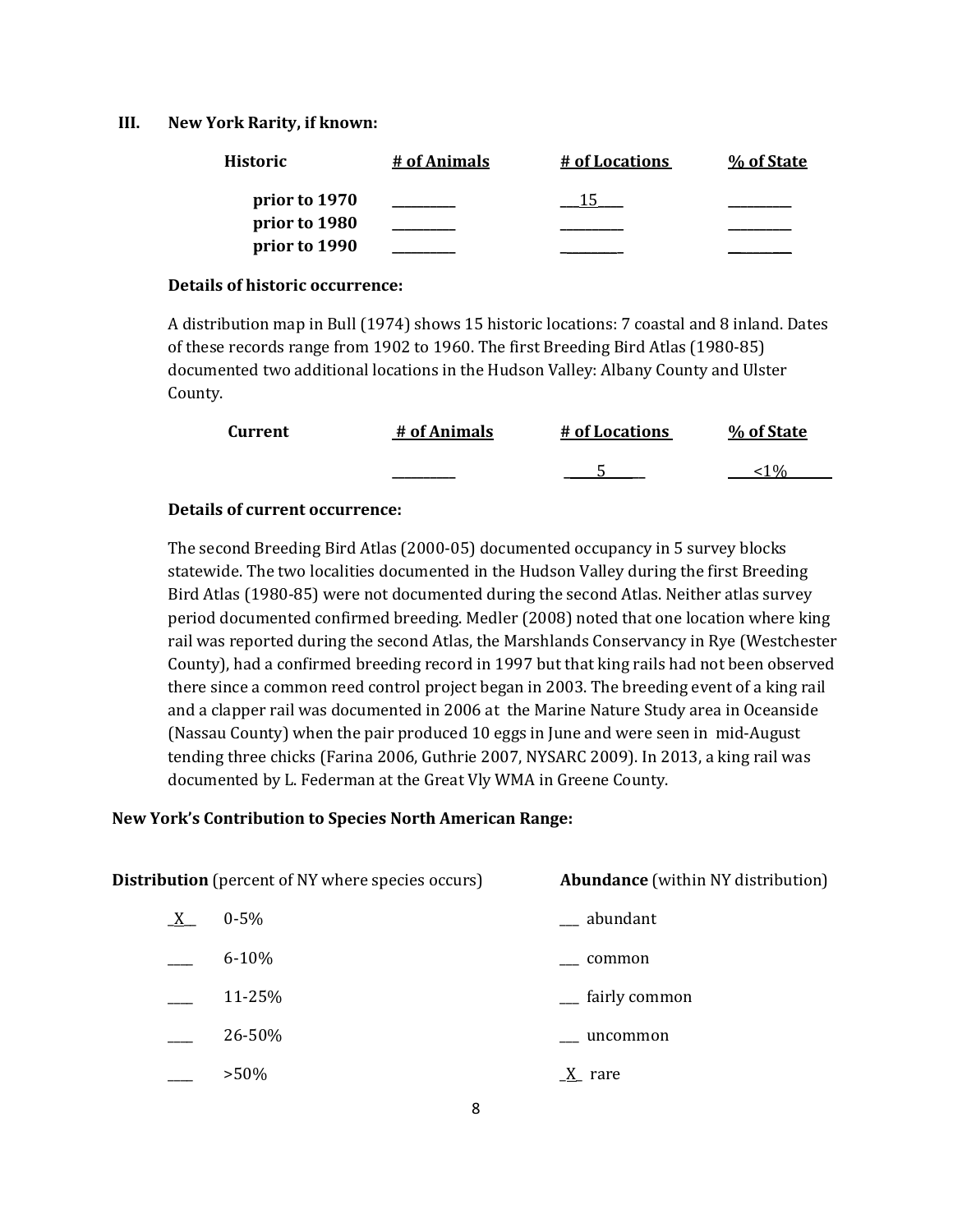#### **NY's Contribution to North American range**

- $X = 0.5\%$
- $-$  6-10%
- $-25\%$
- $\frac{26-50\%}{26}$
- $>50\%$

Classification of New York Range

 $\rule{1em}{0.15mm}$  Core

\_\_X\_\_\_ Peripheral

\_\_\_\_\_ Disjunct

\_\_\_\_\_\_\_\_\_\_\_

Distance to core population:

# **IV. Primary Habitat or Community Type:**

- 1. Freshwater Marsh
- 2. Great Lakes Freshwater Estuary Marsh
- 3. Wet Meadow/Shrub Swamp
- 4. Estuarine, Brackish Intertidal, Tidal Wetland
- 5. Estuarine, Freshwater Intertidal, Tidal Wetland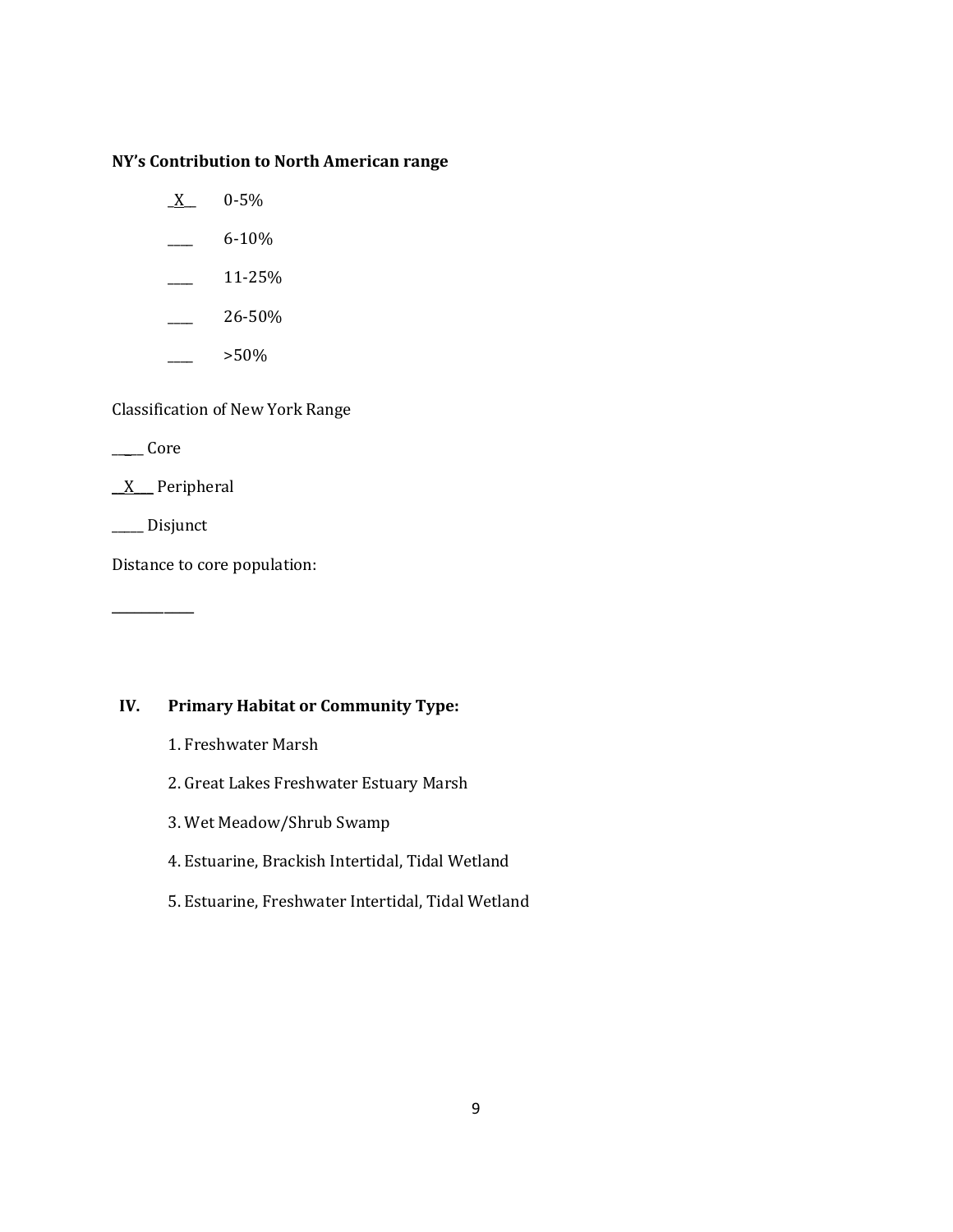# **Habitat or Community Type Trend in New York:**

| $\underline{X}$ Declining<br><b>Stable</b> | <b>Increasing</b> | Unknown        |
|--------------------------------------------|-------------------|----------------|
| Time frame of decline/increase: __         | Since the 1950s   |                |
| <b>Habitat Specialist?</b>                 | <b>Yes</b><br>X   | No.            |
| <b>Indicator Species?</b>                  | <b>Yes</b>        | N <sub>0</sub> |
|                                            |                   |                |

#### **Habitat Discussion:**

The King Rail uses a variety of wetland habitats throughout its range including freshwater marshes (tidal and non-tidal), brackish marshes, shrub swamps, and rice fields (Meanley 1969, Sikes 1984, Reid et al. 1994, Poole et al. 2005). Meanley (1969) stated, "The King Rail probably occurs in a wider variety of habitats than any other rail." Typical habitat includes dense, emergent vegetation and shallow water. Micro-topography is also important with sites usually containing an interspersion of hummocks, swales, and dry patches.

Bull (1974) reports on seven nests examined in New York: five were in cattails, one in Phragmites, and one in a potato field near a salt marsh.

# **V. New York Species Demographics and Life History**

**\_\_**X**\_\_ Breeder in New York**

- **\_\_**X**\_\_ Summer Resident**
- **\_\_**X**\_\_ Winter Resident**
- **\_\_\_\_\_ Anadromous**

**\_\_\_\_\_ Non-breeder in New York**

- **\_\_\_\_\_ Summer Resident**
- **\_\_\_\_\_ Winter Resident**
- **\_\_\_\_\_ Catadromous**
- **\_\_\_\_\_ Migratory only**
- **\_\_\_\_\_Unknown**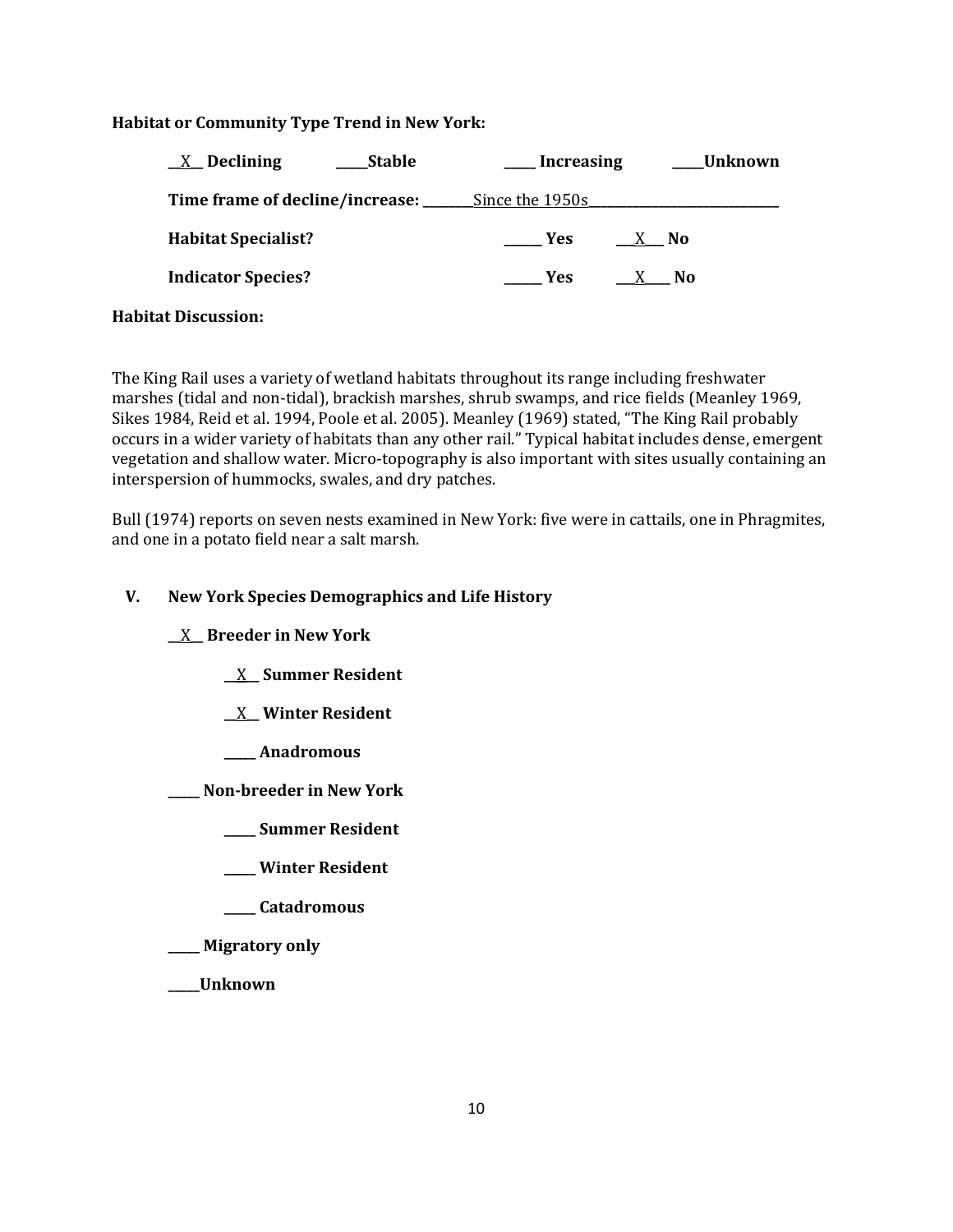#### **Species Demographics and Life History Discussion:**

The age at first breeding for king rail is unknown (Poole et al. 2005). In 16 Arkansas nests, survival rate of young from hatching until two weeks of age was approximately 50%. Raccoons, fish crows (*Corvus ossifragus*), and red foxes eat eggs and possibly young. Adults have been reported predated by Northern harriers (*Circus cyaneus*) in north-central U.S. (Errington and Breckenridge 1936) and great horned owls (*Bubo virginianus*) in Wisconsin (Errington 1932). Some males and females return to the same breeding territory in consecutive years. Immatures may disperse widely. Only one of 41 juveniles banded at Maryland ponds in summer remained in same area through fall (12 July to 12 December) (Poole et al. 2005).

#### **VI. Threats:**

Wetland loss is thought to be the main cause for king rail population declines and the biggest limiting factor throughout the species range (Reid et al. 1994; Poole et al. 2005).

Other threats associated with wetland loss that decrease the value of remaining wetlands, as identified from multiple sources, include: 1) invasive, non-native plant species displacing native wetland vegetation (i.e.; reed canary grass and phragmites); 2) wetland fragmentation through construction of roads, utility right-of-ways, and levees; 3) siltation and excess nutrient loads from the surrounding landscape; 4) saltwater intrusion into tidal, freshwater marshes associated with climate change and sea-level rise; 5) dredging and stream channelization; 6) excessive disturbance from recreational activities; 7) management practices targeted toward other species (i.e., waterfowl); and 8) contaminant runoff causing direct mortality or indirectly disturbing food supplies (i.e., Eddleman et al. 1988, James 2000, Hunter et al. 2006, MANEM 2006, Cooper 2006, Wires et al. 2007).

Despite its threatened status, the king rail is a game bird in some 13 Gulf and Atlantic coast states, although rarely hunted. Connecticut had an open season in 2006-07. It is not a game species in New York. Wading birds tend to be susceptible to many diseases such as avian cholera, botulism, lice and mites, but little is known about the effects of disease and parasites on reproduction (NatureServe 2013). As a nocturnal migrant, king individuals may strike illuminated structures such as television towers, tall buildings and light houses (Poole, et al 2005). Some individuals also collide with telephone lines, barbed-wire fences, and automobiles.

#### **Are there regulatory mechanisms that protect the species or its habitat in New York?**

**\_\_\_\_\_\_ No \_\_\_\_\_ Unknown \_\_X\_\_\_ Yes** 

The king rail is listed as a threatened species in New York and is protected by Environmental Conservation Law (ECL) section 11-0535 and the New York Code of Rules and Regulations (6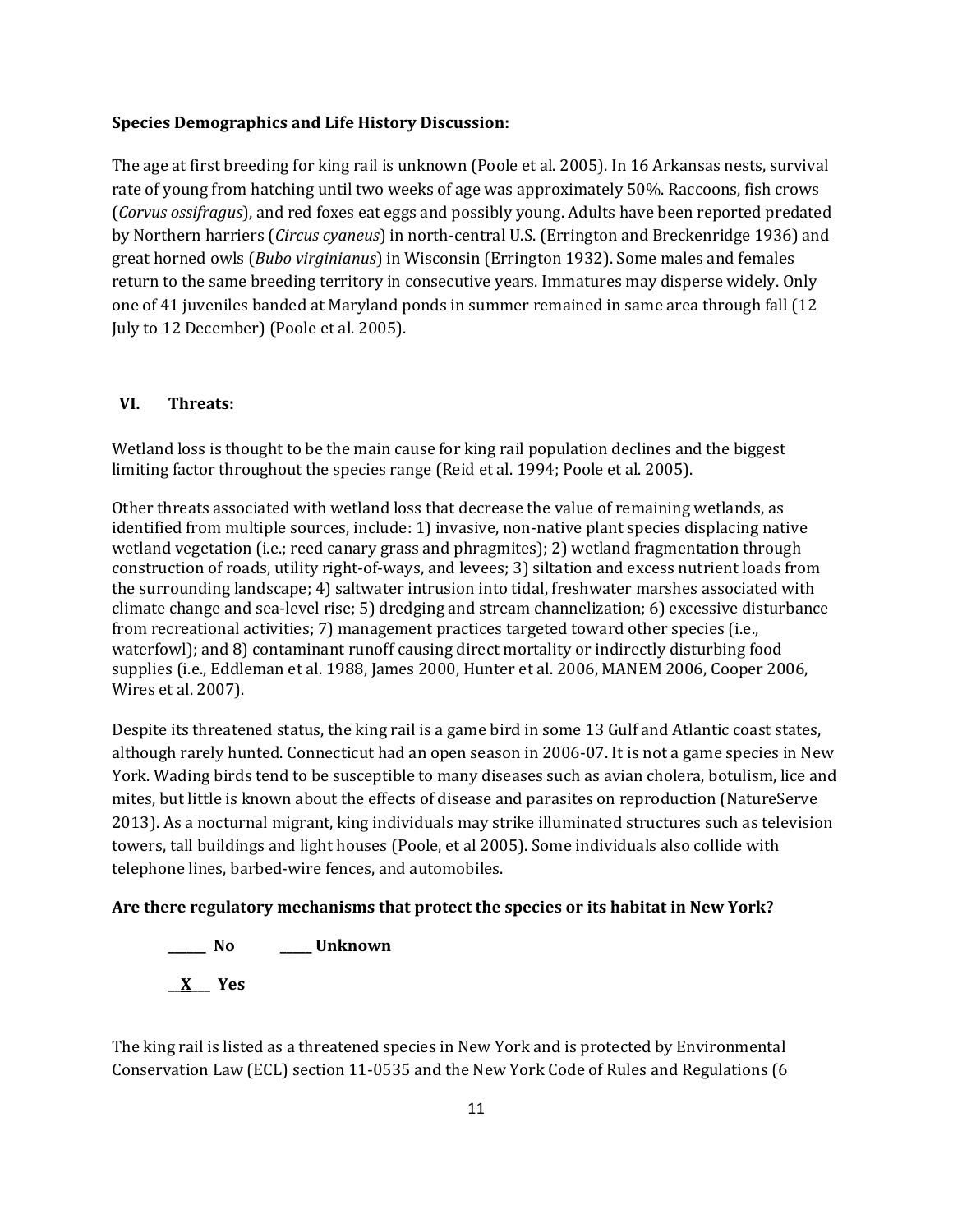NYCRR Part 182). A permit is required for any proposed project that may result in a take of a species listed as Threatened or Endangered, including, but not limited to, actions that may kill or harm individual animals or result in the adverse modification, degradation or destruction of habitat occupied by the listed species.

King rail is protected under the Migratory Bird Treaty Act of 1918. The small wetlands that are used for breeding are not protected, though this rail will also use large wetlands. The Freshwater Wetlands Act provides protection for wetlands greater than 12.4 acres in size under Article 24 of the NYS Conservation Law.

# **Describe knowledge of management/conservation actions that are needed for recovery/conservation, or to eliminate, minimize, or compensate for the identified threats:**

Given that at least a couple of the king rail sites documented during Breeding Bird Atlas surveys were on Wildlife Management Areas, it would perhaps be worthwhile to initiate species-specific surveys and habitat measurement to see if there are any management activities that could be adapted to favor king rail at these protected sites.

| <b>Conservation Actions</b>    |                                       |  |
|--------------------------------|---------------------------------------|--|
| <b>Action Category</b>         | Action                                |  |
| <b>Education and Awareness</b> | Awareness & Communications            |  |
| <b>Education and Awareness</b> | Training                              |  |
| Land/Water Protection          | Site/Area Protection                  |  |
| Land/Water Protection          | Resource/Habitat Protection           |  |
| Land/Water Management          | Site/Area Management                  |  |
| Land/Water Management          | Invasive/Problematic Species Control  |  |
| Land/Water Management          | Habitat & Natural Process Restoration |  |

Conservation actions following IUCN taxonomy are categorized in the table below.

The Comprehensive Wildlife Conservation Strategy (NYSDEC 2005) includes recommendations for the following actions for freshwater marshbirds.

#### **Curriculum development:**

Utilize education as a tool for reducing wetland loss and the possible detrimental effects of human disturbance.

**Fact sheet:**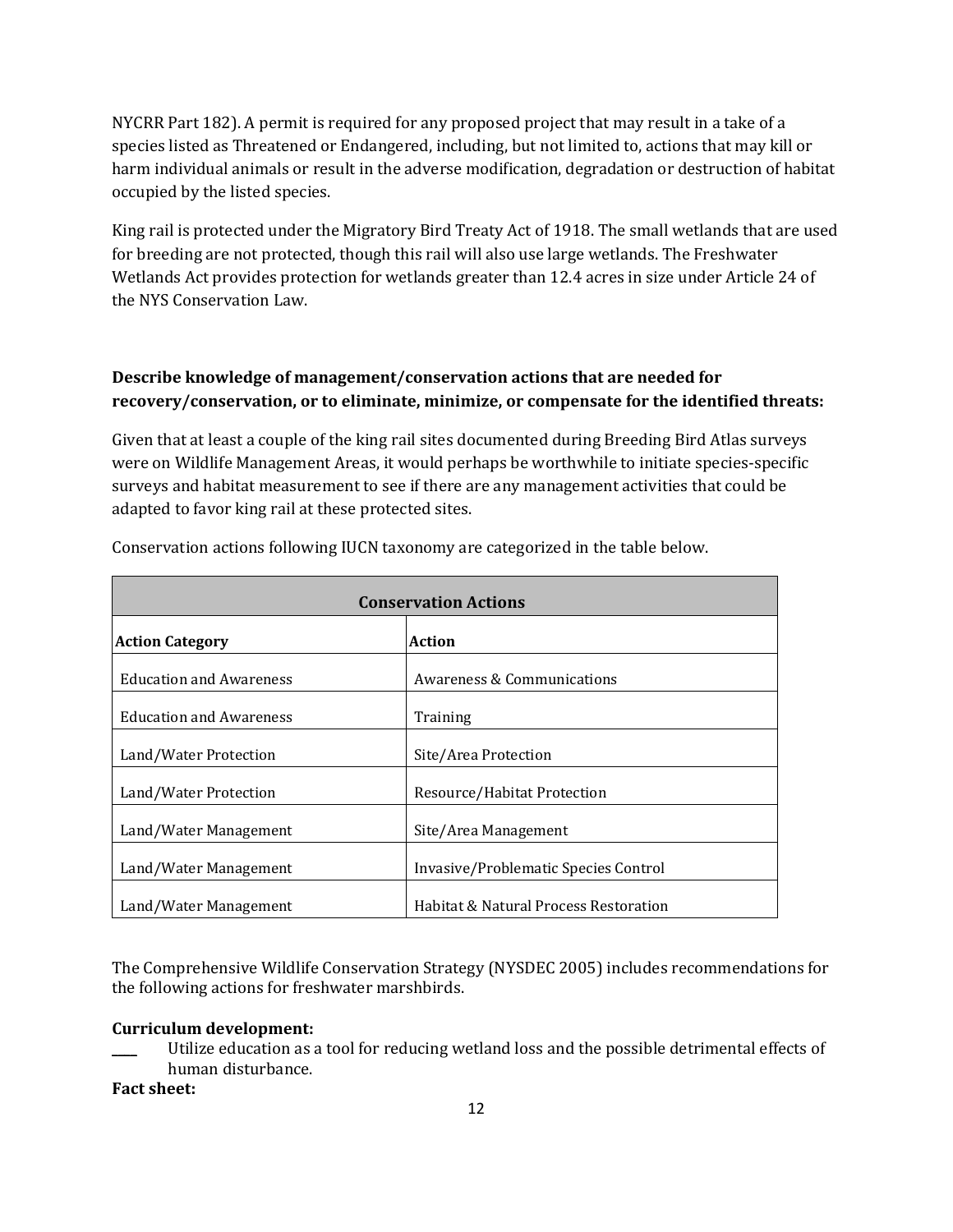Promote the establishment of buffer areas around agricultural fields and developments.

# **Habitat management:**

- Restore wetland habitat and improve water level control.
- Evaluate the extent to which management actions can reduce nest and chick losses via predator management and water level regulation.
- Promote the use of Farm Bill and Landowner Incentive program funds to manage and restore appropriate habitat.
- Adapt wetland management practices throughout the range of these species so they can simultaneously benefit waterfowl, marsh birds, and other water birds.
- For endangered, threatened or rapidly declining marsh bird species/populations, protect all sites currently in use, and all historic sites of suitable habitat.

# **Habitat monitoring:**

- \_\_\_\_ Identify and prepare a catalog of key migratory staging, molting areas, and wintering grounds.
- Prepare a catalog, where possible, of breeding sites, identifying and mapping sites at a course scale to select those worthy of monitoring.
	- \_\_\_\_ Investigate diet and nutrition in relation to breeding habitat quality and prey populations.

# **Habitat research:**

- Evaluate habitats by a variety of techniques at multiple scales to better understand the micro- and macro- habitat features important to nest site selection.
- \_\_\_\_ Conduct controlled experiments to see which management actions are effective locally in producing habitat suitable for marsh birds.

# **Invasive species control:**

- Identify invasive species which have the potential to negatively impact marsh birds and quantify impact.
- Reduce the spread and colonization of new sites by invasive exotic species.
- Where feasible, control invasive species, which are known to have detrimental effects on marsh birds, to reduce negative impact (i.e. promote the implementation of biological controls to combat purple loosestrife).

# **Life history research:**

- \_\_\_\_ Conduct demographic studies at selected sites across the species' breeding range to identify "source" and "sink" populations, thus the regions most important for maintaining a breeding population.
- \_\_\_\_ Conduct studies of habitat use, prey availability, and diet at migratory staging and molting areas and wintering grounds to assess possible threats and limiting factors.
- \_\_\_\_ Investigate aspects of behavioral ecology, such as mate selection, mate fidelity, spacing behavior, coloniality, dispersal, and post-fledging parental care.
- Periodically monitor the levels of contaminants in marsh birds and their eggs to assess trends and determine effects on eggshell thinning, behavioral modification, chick development, nesting success, and juvenile survival.

# **Modify regulation:**

Concurrently with management actions, efforts should be pursued vigorously to protect the quality and quantity of available wetland habitat and minimize wetland loss.

# **New legislation:**

Develop and implement a noxious weed law to control the introduction and distribution of invasive exotic species.

#### **New regulation:**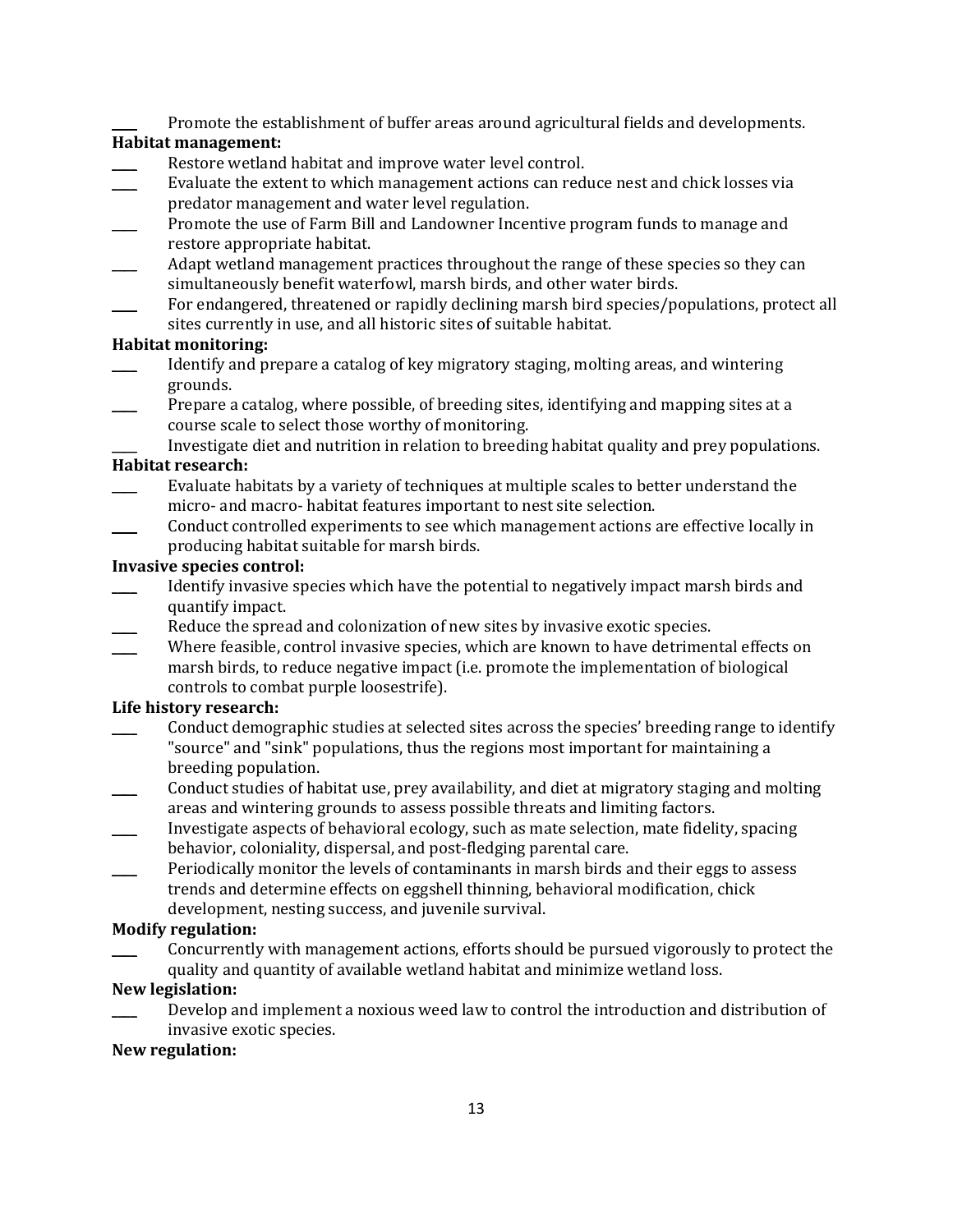Maintain water quality in nesting marshes and discourage use of pesticides on public lands to prevent reduction of insect populations and contamination of wetlands.

# **Population monitoring:**

- Refine monitoring techniques to better detect population trends and determine the cause of these changes.
- \_\_\_\_ Initiate baseline population surveys to determine abundance and distribution and periodically resurvey to detect trends
- Study metapopulation dynamics and demography, focusing on such parameters as survival, age at first breeding, recruitment, dispersal, and the factors that affect them, using colorbanded or radio-tagged birds.

# **Regional management plan:**

Collaborate with existing planning initiative such as the North American Waterbird Plan, Bird Conservation Regional Plans and other regional efforts.

# **VII. References**

Cooper, T. R. (Plan Coordinator). 2008. King Rail Conservation Plan, Version 1. U.S. Fish and Wildlife Service, Fort Snelling, Minnesota. 121pp.

Eddleman, W.R., F.L. Knopf, B. Meanley, F.A. Reid, and R. Zembal. 1988. Conservation of North American Rallids. Wilson Bulletin 100(3):458-475.

Errington, P. L. 1932. Food habits of Wisconsin raptors; Part I, owls. Condor 34:178-186.

Errington, P. L. and W. J. Breckenridge. 1936. Food habits of Marsh Hawks in the glaciated prairie region of north-central United States. Am. Midl. Nat. 17:831-848.

Farina, M.A. 2006. A tale of two rails. Kingbird 56(4):311-315.

Guthrie, A. 2007. Highlights of the Season – Summer 2006. Kingbird 57(1):18-26.

Hunter, W.C., W. Golder, S. Melvin, and J. Wheeler. 2006. Southeast United States Regional Waterbird Conservation Plan [Online]. http://www.fws.gov/birds/waterbirds/SoutheastUS/. [Accessed: June 13, 2007].

James, R.D. 2000. Update COSEWIC status report on the King Rail Rallus elegans in Canada, in COSEWIC assessment and update status report on the King Rail Rallus elegans in Canada Committee on the Status of Endangered Wildlife in Canada. Canadian Wildlife Service, Ottawa.

MANEM Waterbird Working Group. 2006. Waterbird Conservation Plan for the Mid-Atlantic/New